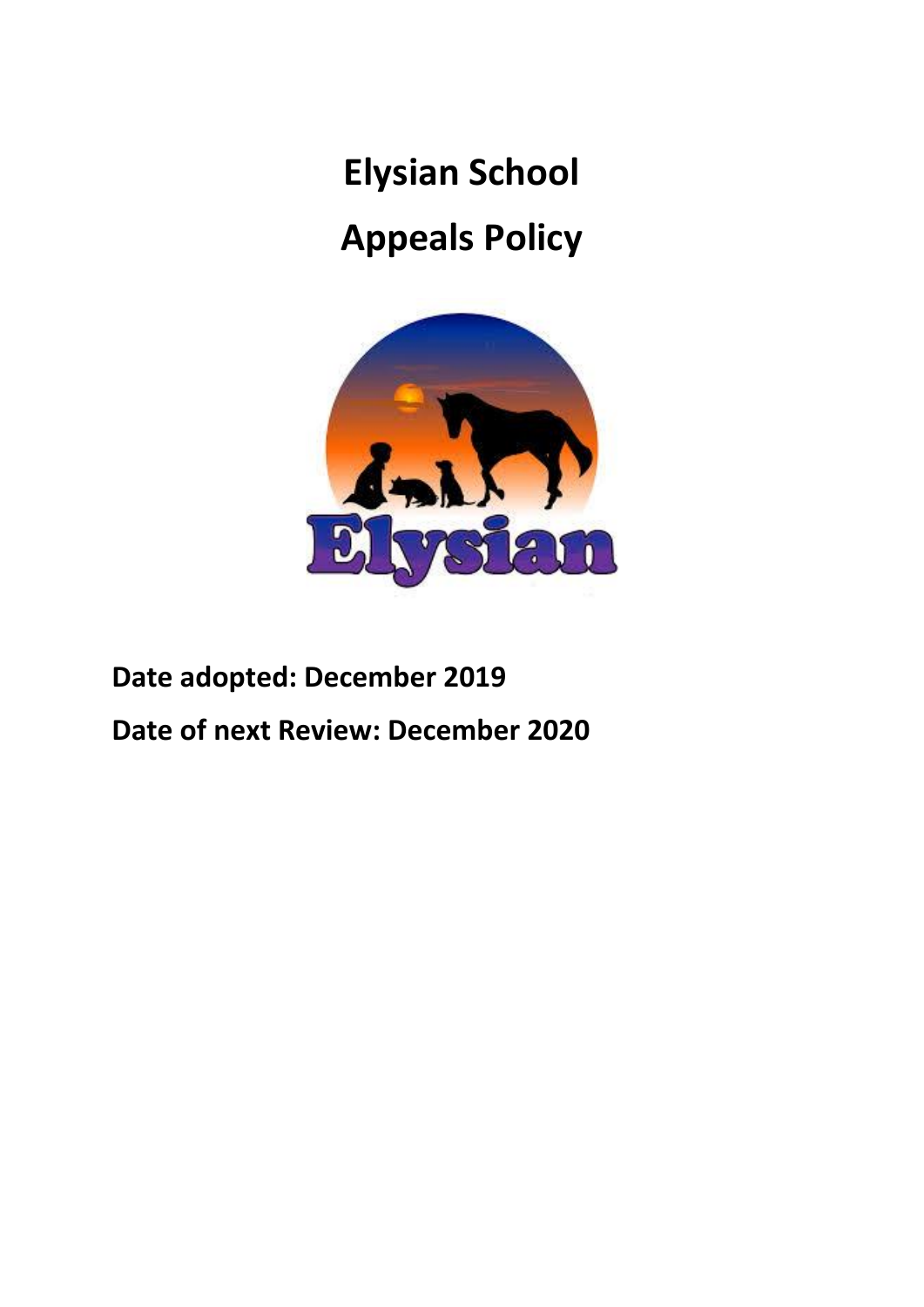#### **1. Policy statement**

This policy sets out Elysian School's framework for dealing with appeals to ensure that we are outlining and applying our processes, procedures and policies in a fair and consistent way for our customers.

### **2. Applicability of policy**

This policy applies to:

All qualifications that we deliver across all awarding bodies

#### **3. Scope and purpose of policy**

The policy relates to all operations within Elysian School. The policy forms part of Elysian's Quality Assurance arrangements by allowing you (the appellant) to outline your views/grievances in relation to a decision or action we have taken, as outlined during Section 1 of this policy.

#### **4. Linked policies**

- Enquiries about Results and Assessment Decisions Policy
- Maladministration and Malpractice Policy
- Sanctions Policy
- Reasonable Adjustments and Special Consideration Policy
- Complaints Policy.

#### **5. Location and access to the policy**

The Appeals Policy is located on our website

# **6. Persons responsible for the policy**

Head of Education

# **Section 1 Overview of appeals**

The purpose of an appeal is to ascertain if we have applied the correct processes, procedures and policies in a fair and consistent way.

# **1.1 Appeal exclusions and restrictions**

The appeals procedure will not comprise: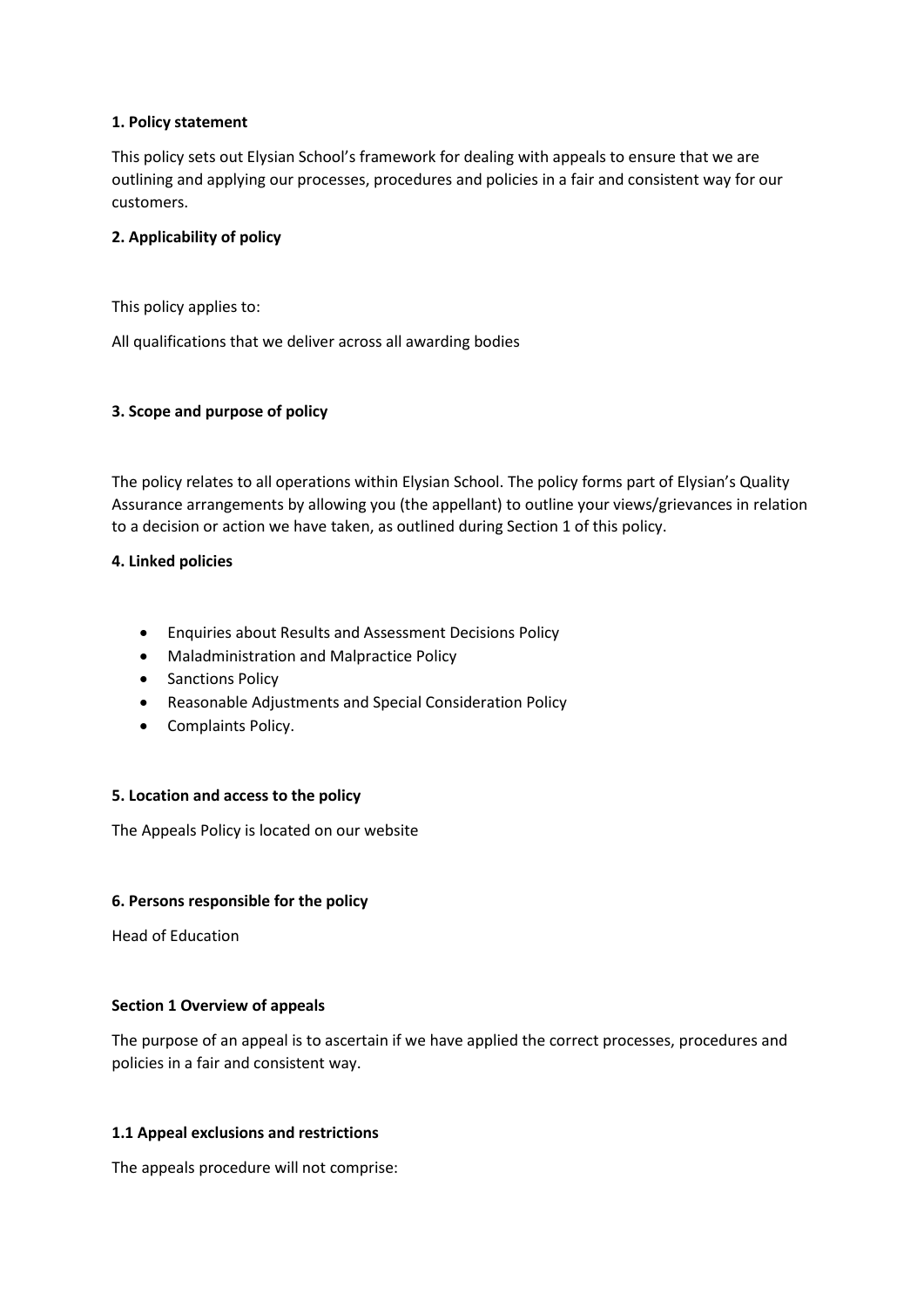- a reassessment of external assessments
- a review of assessment decisions
- a review of the content of External Quality Assurance visit reports
- a change to a decision/sanction imposed

#### **1.2 Appeal acceptance criteria**

The list below details what types of appeals we will accept:

#### **Type of appeal**

- Outcome of an enquiry about results and assessment decisions
- Outcome of an application for reasonable adjustments or special consideration
- Outcome of a maladministration or malpractice investigation
- Outcome of a decision to impose a sanction resulting from a malpractice or maladministration investigation
- Outcome of a review of an appeal (stage 1) decision
- Termination of product and/or centre approval status for maladministration or malpractice, or termination for breach of Centre Agreement.

You must submit an appeal application within **30 working days** of receiving the original decision, the outcome of an enquiry or the outcome of a review of an appeal (stage 1).

Any other area, which has resulted in your dissatisfaction, may be addressed via our Complaints Policy, which can be found on our website.

#### **1.3 Who can appeal?**

A pupil or parent/carer can submit an appeal. A third party may submit an appeal with the express permission of the pupil or parent/carer.

If you or any other relevant party wish to be legally represented in relation to any aspect of the appeal, we must be informed in writing; this must include details of who, what their credentials are and what interest they have in the appeal case. We reserve the right to also be legally represented.

#### **1.4 Stages of an appeal**

There are two stages of an appeal, which we make available; these are:

# **1.4.1 Review of appeal – Stage 1**

The first stage of appeal is a desk-based procedure that is completed by Elysian staff who are independent and were not involved in the original process or procedure. The appointed member of staff or committee of staff, under normal circumstances, will not have been involved in delivering the specific qualification. However, they will be experienced on all applicable processes, procedures and policies.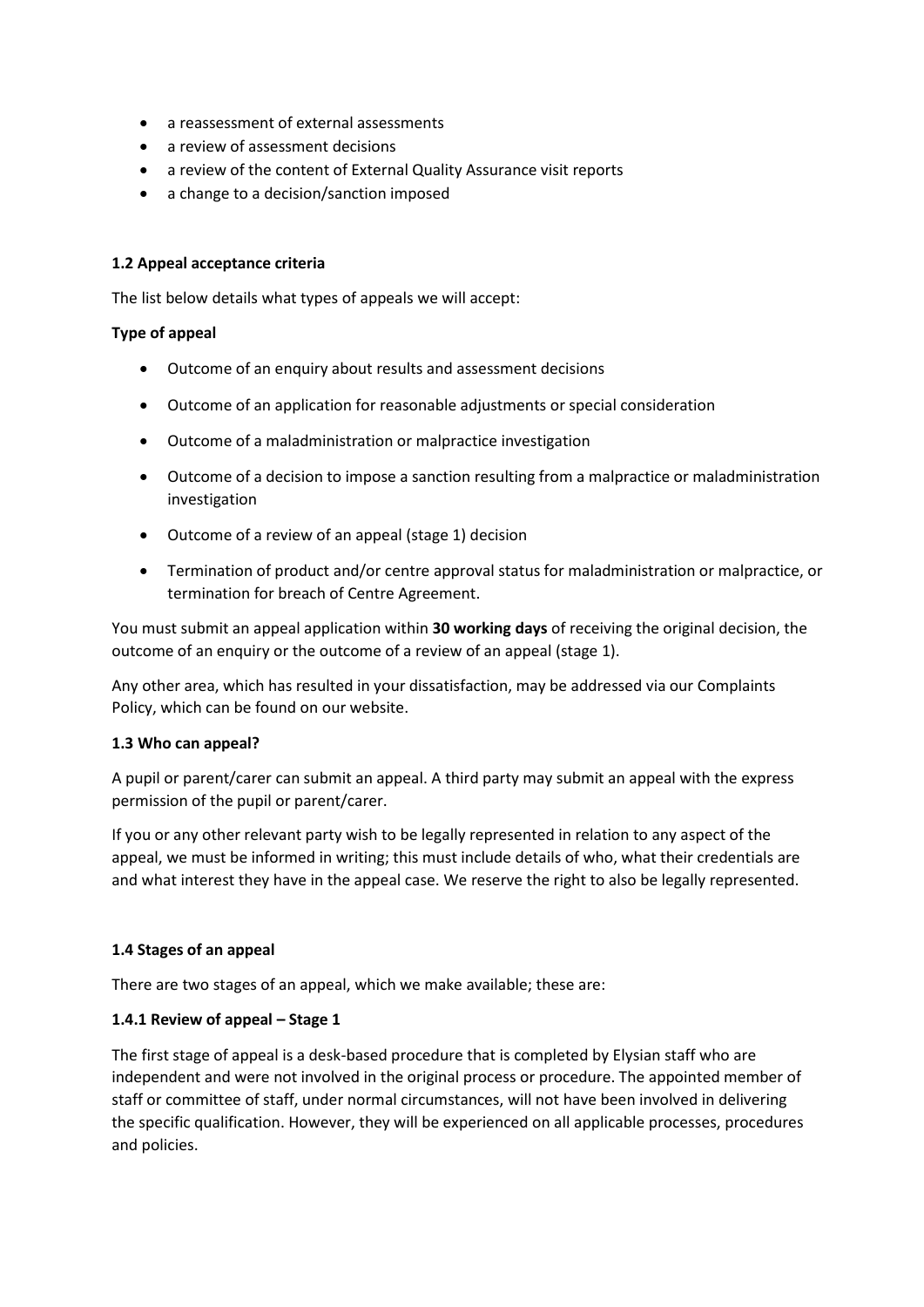### **1.4.2 Independent Appeals Committee – Stage 2**

The Independent Appeals Committee will consist of, as a minimum, 1 independent Elysian member of senior management who was not involved in the original process or stage 1 of the appeal, and an independent person2 who will be appointed by the Management Committee.

#### **Section 2 Review of appeal – stage 1**

#### **2.1 Submitting an appeal**

You must submit a written request for an appeal via email or in writing to enable us to consider the appeal application in accordance with the appeal acceptance criteria as outlined in Section 1.

Your request should include a clear rationale as to why you believe that we did not properly or fairly apply our relevant processes, procedures or policies and must include supporting evidence.

Evidence of learner authorisation must be retained and kept for at least six months following the outcome of an appeal and in compliance with relevant legislation. We reserve the right to inspect such evidence.

If your application does not include sufficient information or evidence, we will inform you in writing, and include a final deadline for the submission of any further information and evidence to support your appeal application.

#### **2.2 Appeal acceptance**

The decision of whether or not to accept the application for an appeal is based on:

- whether the appeal submitted falls within our acceptance criteria
- whether any other relevant/required process, procedure or policy has first been completed (eg enquiry about results/assessment decisions)
- whether there is sufficient evidence that our relevant processes, procedures and policies have not been consistently and fairly applied
- whether learner or centre maladministration or malpractice has occurred in relation to the process or appeal
- the timescale of the application.

If we reject an appeal application, the reason(s) for this will be provided to you in writing within **5 working days** of the decision being made; this will include information about appealing to the Independent Appeals Committee where this is permitted.

If we accept an appeal application, we will appoint an independent member of staff who will send an acknowledgement letter or email within **5 working days**.

#### **2.3 Timescales following the acceptance of an appeal application**

We aim to action and resolve a review of an appeal within **20 working days** of acceptance**.**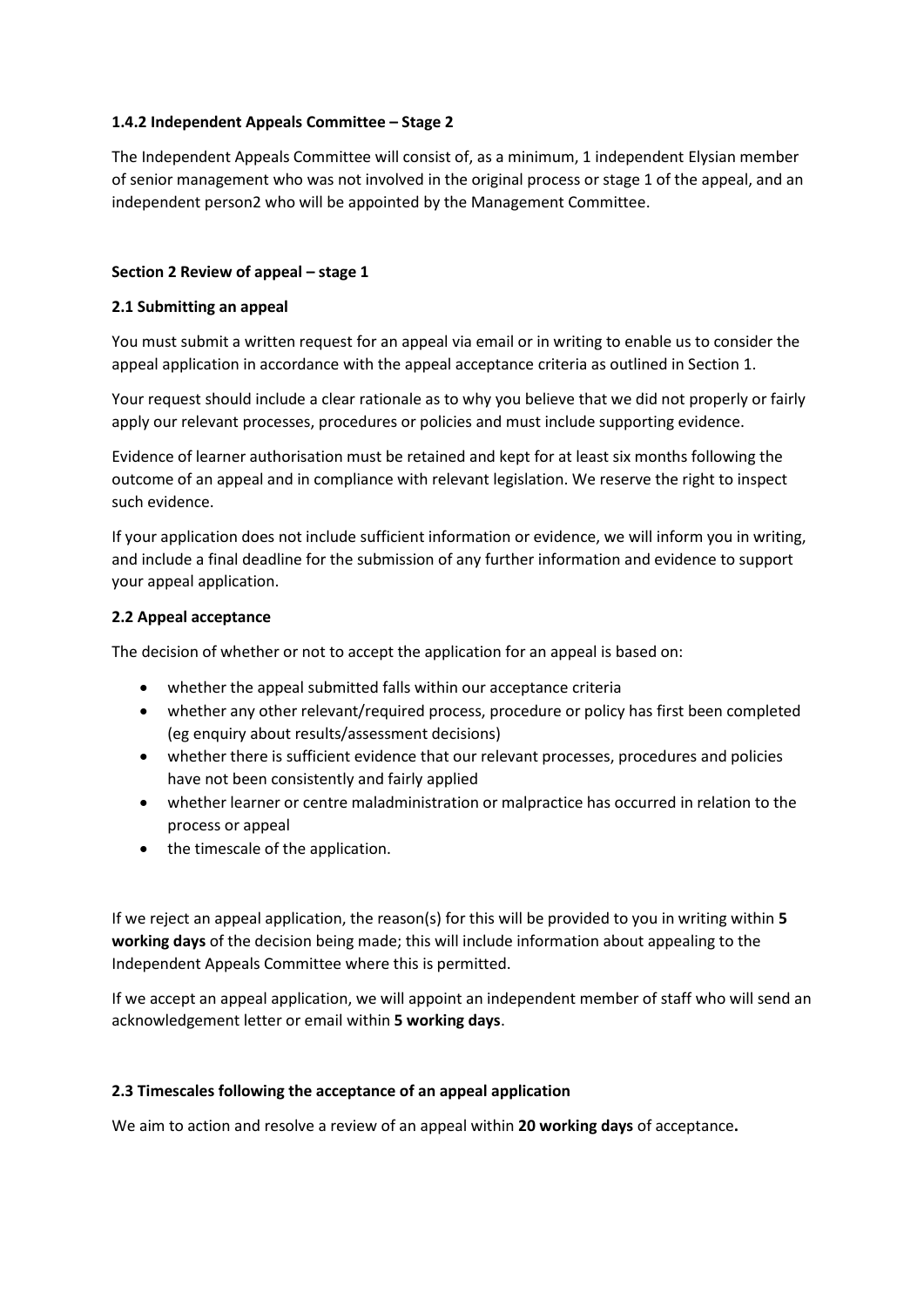Please note that in some cases; particularly where the case may be complex and/or an independent person is not available within this timescale, the appeal may take longer than **20 working days**. In such instances, we will advise you of the revised timescale and the reason(s) why.

# **2.4 Appeal review**

This stage will comprise an objective, factually based review of:

- whether we have properly and fairly applied our relevant policies processes and procedures in light of the evidence presented, including any records available relating to the original decision
- any readily available Regulators' advice on similar matters, if applicable
- any readily available Awarding Organisation precedents, if applicable.

# **2.5 Appeal outcome**

An Appeal Outcome Report will be sent via letter or email to you, which will detail the outcome of stage 1 within **5 working days** of the decision being made. This will be either 'appeal upheld' or 'appeal rejected' (see 2.5.1 and 2.5.2) and will include any remedial action or details of how to appeal to the next stage.

# **2.5.1 Appeal upheld**

If the stage 1 review found that we had not correctly applied our processes, procedures or policies fairly or consistently, we will send you an appeal outcome letter or email, which will include remedial actions to be completed (eg remark of assessment), including appropriate timescales.

# **2.5.2 Appeal rejected**

If the stage 1 review found that all processes, procedures and policies were applied correctly and in a fair and consistent way, we will send you an appeal outcome letter or email, which will include information on how to submit an appeal to the next stage, where applicable.

# **Section 3 Independent Appeals Committee (NCFE) – stage 2**

The Independent Appeals Committee has been established to ensure that there is an additional level of independence if you are not satisfied with the decision/outcome of stage 1 of the appeals procedure.

# **3.1 Submitting an appeal to the Independent Appeals Committee**

You have the right to submit an appeal to the Independent Appeals Committee following completion of the stage 1 appeals procedure if you are not satisfied with our decision/outcome.

You must submit a written request to the Independent Appeals Committee, which should include a clear rationale as to why you believe that we did not properly or fairly apply our relevant processes, procedures or policies, and must include supporting evidence using the web form available on our website (www.qualhub.co.uk).

If your application does not include sufficient information or evidence, we will inform you in writing, and include a final deadline for the submission of any further information and evidence to support your appeal application to the Independent Appeals Committee.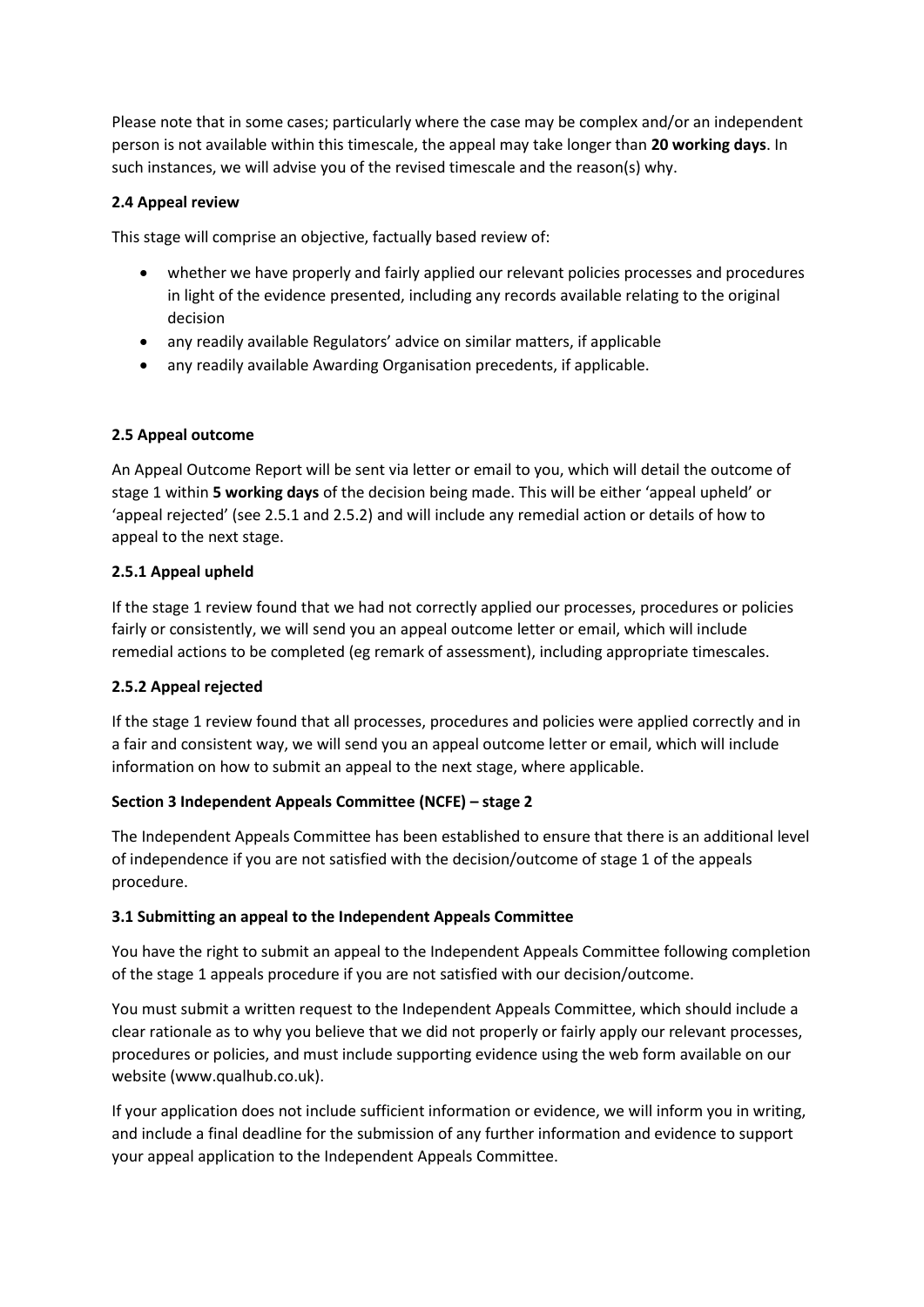#### **3.2 Appeal acceptance**

The decision of whether or not to accept the application for an appeal is based on:

- whether a stage 1 appeal has been completed
- whether the appeal is submitted as required and falls within our acceptance criteria
- whether you have supplied sufficient evidence that our relevant processes, procedures and policies have not been consistently and fairly applied
- the timescale of the application in accordance with Section 1.2.

If an application for a stage 2 appeal is rejected, the reason(s) for this will be provided in writing within **5 working days** of the decision being made.

If the application for a stage 2 appeal is accepted, the Independent Appeals Committee will send an acknowledgement letter or email within **5 working days** of the decision being made, and request all information and supporting evidence from both parties. All new evidence must be submitted **5 working days** prior to an appeal hearing.

You must not communicate with any member of NCFE staff regarding the appeal once you receive the appeal acceptance letter from the committee.

#### **3.3 Appeal hearing**

The purpose of the Independent Appeals Committee meeting is to consider your appeal application and supporting evidence from both parties to determine, beyond reasonable doubt, whether we have properly and fairly applied our relevant processes, procedures and policies in light of the evidence presented. The Committee will consider any readily available Regulators' advice on similar matters and any readily available Awarding Organisation precedents.

The Independent Appeals Committee will consider all evidence from the stage 1 appeal, and will request further information and evidence from both parties where required.

The Committee will aim to make a unanimous decision when determining the outcome of the appeal.

#### **3.3.1 During the appeal hearing**

The Independent Appeals Committee may require representation from both parties to attend the appeal hearing, either in person or via telephone. This will enable the members of the Committee to question representatives from both parties.

#### **3.4 Appeal outcome**

An Appeal Outcome Report will be sent via letter or email to you, which will detail the outcome of the Independent Appeals Committee within **5 working days** of the decision being made. This will be either 'appeal upheld' or 'appeal rejected' and will include any remedial action.

**Under no circumstance should the appellant contact members of the Independent Appeals Committee regarding the outcome of the appeal once it has been shared with relevant parties.**